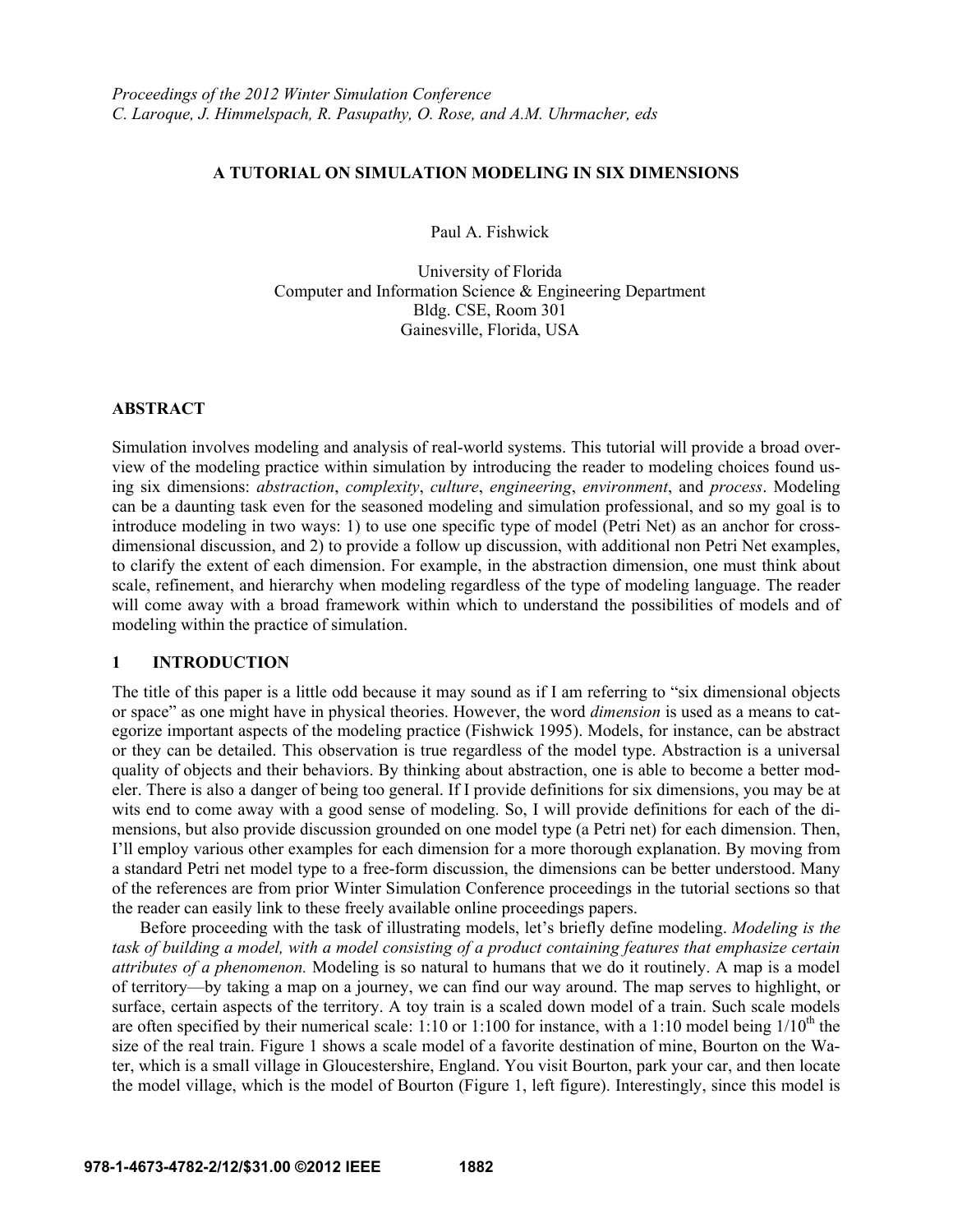of the village, it must also include a model inside of it—a recursive property of having the model inside of that which is being modeled. The right side of Figure 1 shows this recursion.



Figure 1: A camera shot of the street view inside of the model of Bourton-on-the-water (left), and evidence of a smaller model village inside of the large model village, which is inside of the town. This recursion can be practically constructed only so many levels deep, and to a detailed degree

You come to understand the essence of modeling through such examples. This is not what we would call a simulation model; however, simulation modeling in all of its complexity and variety is fundamentally no different than map-reading and walking through the model village. Maps provide relative distances without having to walk or drive, and the model village does the same but also provides a bit of immersion and sense of presence albeit in a Gulliver sort of way.

In simulation, the focus of the Winter Simulation Conference, rather than highlight relative spatial positions and orientations, the goal is to surface physical *aspects of behavior* for the thing being modeled. Behavior, and more generally dynamics, is a little more difficult to grasp in terms of thinking about models. For a model to capture aspects of behavior, it has to surface how things change in an object. For example, if I wanted to model a light switch, I could do so with two adjacent ceramic tiles. I would say that when your feet are on one tile, the switch is "on" and then you move to the adjacent tile, the switch if "off." The tiles serve as a dynamic model of the light switch. Simulation models often do not look like that which they model since the ceramic tiles do not look like the light switch—the tiles capture a dynamical relationship, which we refer to as a *state change*.

We are going to illustrate simulation models using six dimensions: *abstraction*, *complexity*, *culture*, *engineering*, *environment*, and *process*. Why only six dimensions, or do we even need six of them? There is no magic to the choice of the number six. My purpose was to choose a small, but sufficient, number of dimensions so that you can begin to explore the wonderful world of modeling. The models that I am going to show you, and discuss, may not all look as entertaining as the model village in Bourton, but they are just as fun to learn about. Some of the simulation models actually have the potential to look not unlike scale models, but we'll come to that shortly.

# **2 PETRI NETS**

Carl Adam Petri formally defined networks named after him as Petri Nets in 1962 starting with his PhD thesis (Petri 1962) and more recently covered in tutorial form (Gehlot and Nigro 2010). The Petri net is being chosen to illustrate the six dimensions of modeling. There are many other model types that could have been chosen, but Petri nets are in wide use and will serve as a good exemplar. The Petri net falls under the category of bipartite directed graph, which is to say that the Petri net is a network (i.e., graph in mathematical parlance) containing two types of nodes (a place and a transition). Places and transitions are connected together to form a network. Apart from the mathematical formalism, Petri was instrumental in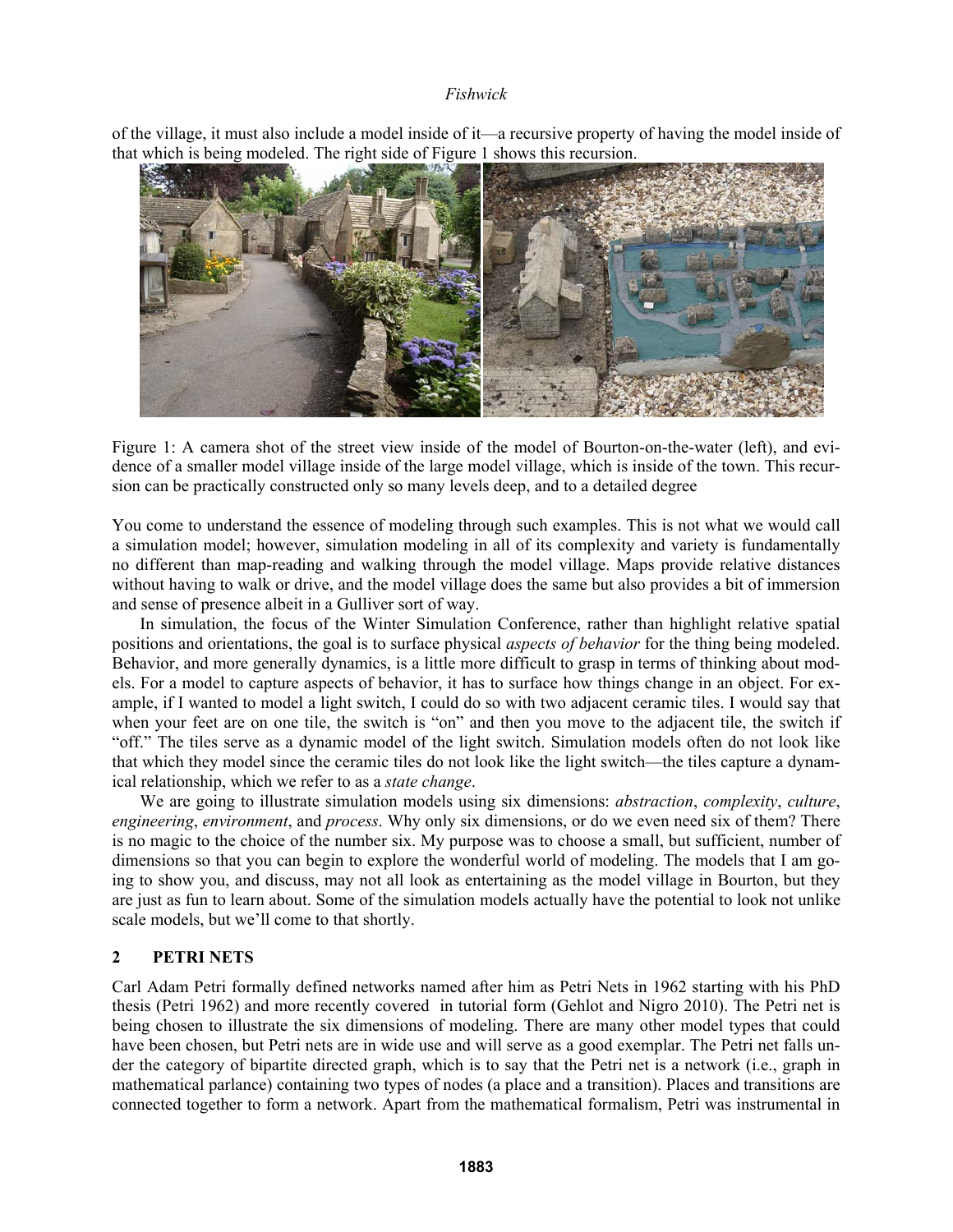creating diagrams of his modeling method and similar diagrams are in use today. Typically, circles are used to depict places, and rectangles or solid lines for transitions. Figure 2 shows three nets, each at two different stages in time.



Figure 2: Three Petri nets with their diagrams illustrating the current time and the subsequent time.

Let's begin with the top left subfigure within Figure 2. There are two circles separated by a solid black rectangle oriented vertically. This subfigure is a Petri net composed of two places and one transition. The place on the left has a small black-filled circle called a token. Tokens move through Petri nets according to a rule:

*For each instant of time, each transition is checked for firing (i.e., processing). A transition can fire only if there is at least one token in each input place for that transition. When a transition fires, one token is removed from each input place, and added to each output place.* 

 This is a simple rule, and yet governs the entire simulation of a Petri net. Given this rule we can simulate the top-left net by removing the token on from the left place and putting it in the right place at the next time step. Think of the token as moving through the transition from the left place to the right place. It is a discrete sort of motion since there is no in-between condition where the token is hovering over the transition or sitting on one of the arrows. The remaining two examples in Figure 2 show other possibilities that conform to the above rule. In the second row, we see that the token is multiplied in the output places, and in the third row, we see that both tokens are required for the transition to fire, not unlike a synapse in neural circuitry.

At this point, let's cover some key abstract concepts associated with any simulation model, such as Petri nets. Simulation models involve passage of time. This passage is logical rather than physical since the next time Petri net proceed from the current time using any delta time that we care to employ. We could make the tokens move around slowly in real time, or very quickly. The simulation time is, therefore, different from real time unless we wish to synchronize them. *Time* is a major concept for simulation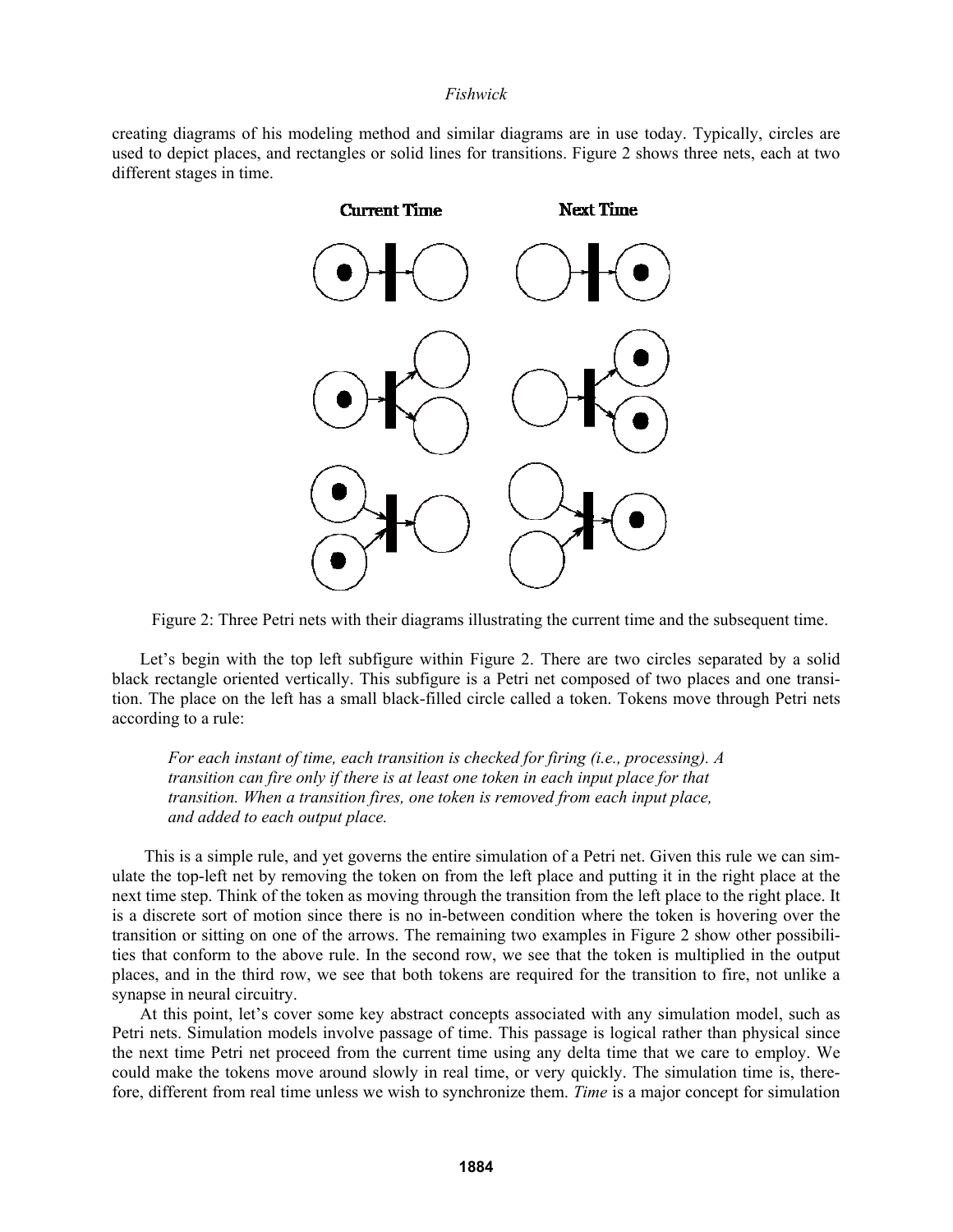modeling since we have to configure our simulations to advance time in ways that match our goals for the physical system being modeled. Two other concepts are *state* and *event*. Each Petri net in Figure 2 has a state, defined as the collective number of tokens in each place. When considering the last (third) row, the Petri net starts in state (1,1,0) and moves at the next simulated time to state (0,0,1). A zero (0) means that there are no tokens, and a one (1) means that there is one token. An event is a change in state. Think of an event as a state at one point in time. When a net transition fires, that is an event. Often, an event is denoted with a name and a time. So, (FIRE-1,3) is an event that states that the event is the firing of transition number one at simulated time 3.

## **3 DIMENSION 1: ABSTRACTION**

Abstraction is central to simulation and modeling, and for just about everything else in language, science, and the arts. When thinking about abstraction, I suggest that you consider abstraction as defined by *a one to many mapping* of concepts or entities. The concept of "house" maps to all of the actual houses in existence, and yet I can use that word as a category to represent all house instances. This represents a mapping between the concept word "house" and all houses. Figure 3 shows a Petri net that represents an abstract representation of a manufacturing cell (e.g., workstation) where a pick-and-place robot arm feeds a part into a drill.



Figure 3: A Petri net for a robot arm/drill synchronized activity

You may be noticing that this doesn't look like a robot arm or a drill, and that is an aspect of abstraction. The Petri net could just as easily be modeling packet transfers into an internet router and it would look the same, so the Petri net serves to abstract away the geometry and identities of the real-world objects so that we can focus on the process. The mapping for the manufacturing example begins with an unprocessed part designated by the token in p1. Transition t1 is the robot arm and t2 is the drill. When the drill is finished, and when the part is ready for drilling, the drilling can proceed according to our Petri net simulation rule.

Abstraction is not directly related to the look of the model. You might think that Figure 3 is abstract because there are bare circles and simple icons. The important thing, in abstraction, is that there is a one to many relationship between model component and real-world entities. Given this logic, a console game that employed metal balls bumping into pressure plates, representing transitions, would also be abstract since the metal balls could refer to manufactured parts, internet packets, or people navigating a theme park. Humans are well adapted to imagining, through role play and analogy that model components, whether metal balls or circles, can represent real world objects.

Scale is often a means for understanding abstraction since it reflects a one to many mapping. For example, once when giving a lecture on a compartmental modeling used for cardiovascular performance (Ezzell et al. 2011), I was asked why we used compartmental models (Walter and Contreras 1998) vs.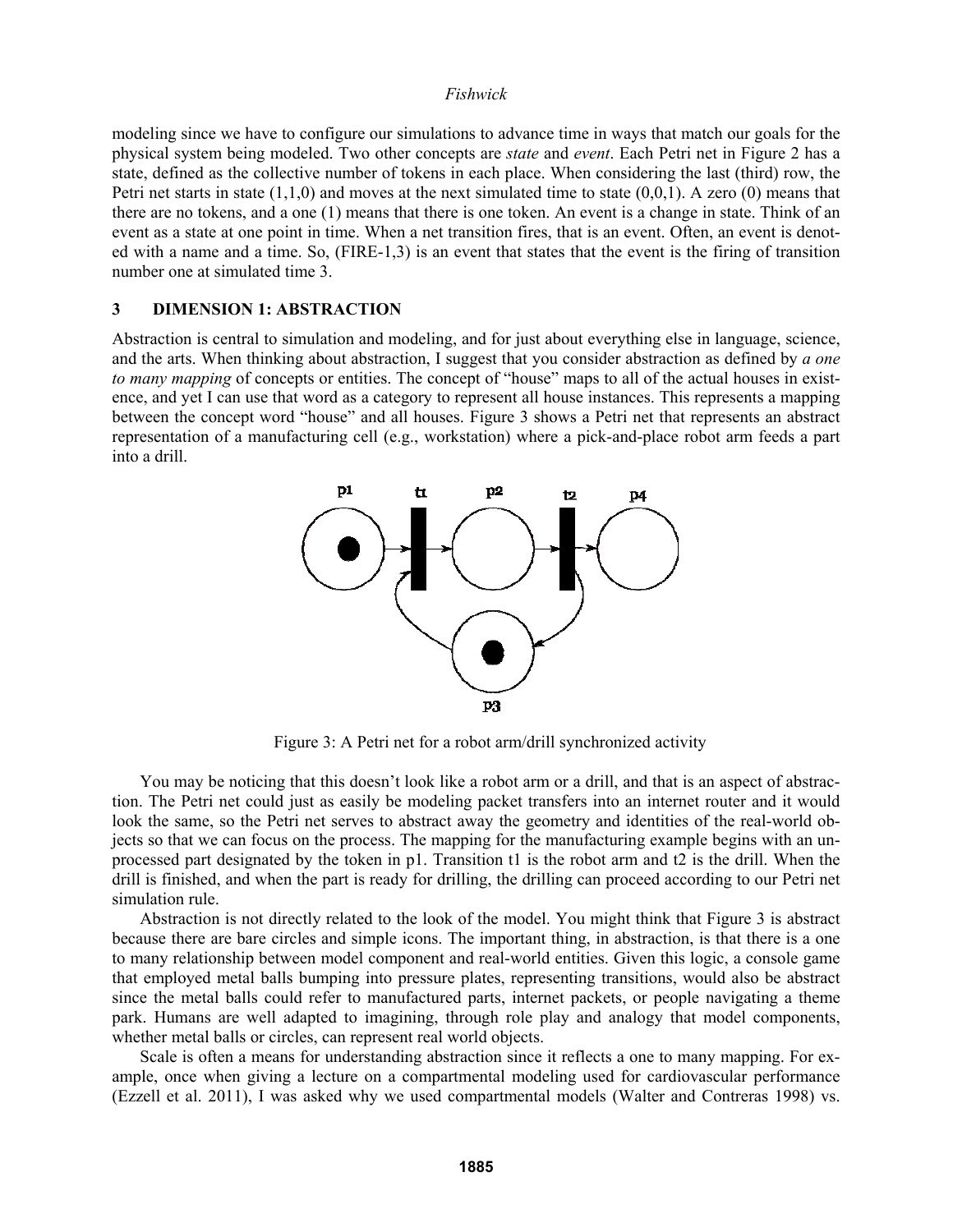CFD (computational fluid dynamics). This was a good question, and one that we must ask ourselves as we model. What level of scale do we need to model systems? What degree of detail is required? For the question on compartmental models vs. CFD, one has to look at the goals of the simulation and whether questions of scale have the potential to affect simulation output that might sway the subsequent analysis. For the human heart, if the main objectives are to study the effects of hypovolemic shock (e.g., from blood loss), for example, then modeling blood volume and pressure over time with differential equations and compartmental models is sufficient. However, if we had decided that we wanted to study the effects of a new artificial heart valve, that would have required making space an independent variable. For many simulations, time is the only independent variable; however, in some cases, space must also be carefully considered. There are no generally available heuristic decision procedures that specify what model types to use, unfortunately, relegating modeling to an art. There are areas in ecology where matters of abstraction play a role in individually-based models. In physics, matters of scale may surface where we use solid body mechanics, plastic deformation, or molecular dynamics. Agent-based approaches to modeling are an example of choosing to model through multiple entities (Chan et al. 2010) rather than something more abstract. The model type depends on the level of abstraction required to answer research questions about the system. Figure 4 shows one way of thinking of abstraction for Figure 3.



Figure 4: A part of the Petri net in Figure 3 where transition t1 is refined as a state machine

In our hypothetical manufacturing example, t1 was the operation of the robot arm. If the arm performs two operations, pick and place, then we might refine t1 using a finite state machine defined with two states (s0 and s1) with s0 being the pick operation, and s1 being the place operation. Figure 4 illustrates abstraction as a consideration of scale. As we "zoom in" to t1, we find more details, as we would when employing a microscope. The transition t1 in Figure 3 is an abstraction of several possible submodels such as the one in Figure 4.

### **4 DIMENSION 2: COMPLEXITY**

John Muir (1911) is quoted as saying "When we try to pick out anything by itself, we find it hitched to everything else in the Universe." Muir's fascination with nature and this comment holds equally well for the complexity inherent within models—they are connected to many other things, artificial and natural. Complexity can sometimes be thought of as a large amount of something, but more specifically, something is complex if it consists of heterogeneous components. Some definitions for complexity are related directly to information theory where a phenomenon is complex if it takes a longer series of bits to encode it. This is an entropy-based definition where maximal entropy (e.g., chaos, randomness) requires more information. A wall of homogeneous bricks, even if the wall is massive, is simple in construct, and not very complex.

Figure 4, aside from illustrating hierarchy and scale in demonstrating the qualities of abstraction, is also more complex than a simple Petri net because it is heterogeneous; the model is composed of two-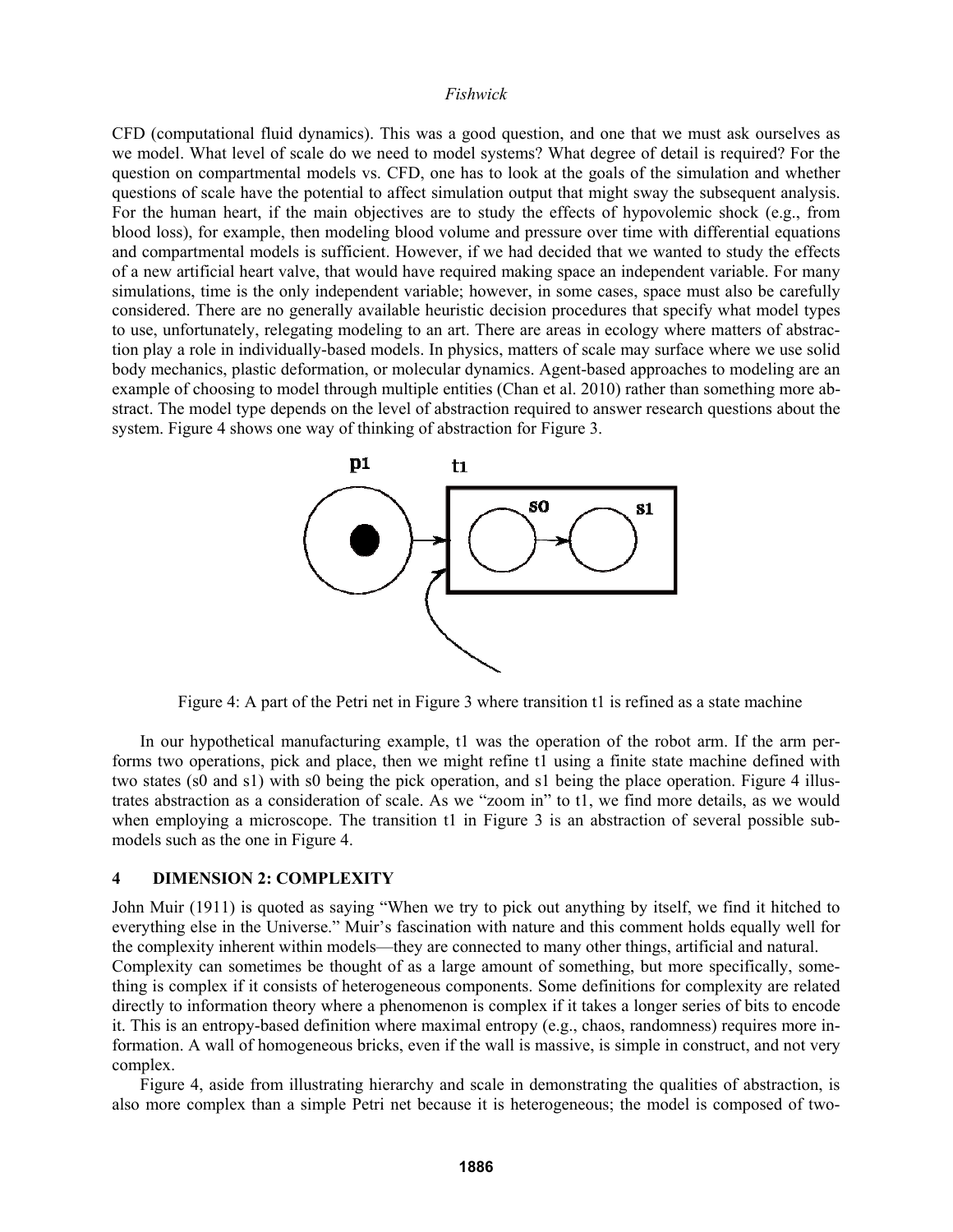sub-models: a Petri net containing a finite state machine inside of transition t1. It is further complex by the increasing size of code necessary to simulate it since this code must simulate the Petri net and also internal state transitions.

In an emerging era of "big data," where data are increasing in size and distribution, complexity for simulation requires that we think about ways to connect simulation model components together across the internet, but also to connect components more effectively in the human-computer interface. For many decades, the model in Figure 3 would be considered ideal in representing a system. A user might launch a Petri net simulator, import this model, and execute the model to obtain results. This sort of simplicity is no longer acceptable. Users want to connect models to reality, for instance. If Figure 3 captures the dynamics of a robot arm and drill, where are is the actual arm and drill? There should be a connection between the model and the manufacturing station. This synchronization especially within the sense of automatic control is known by the term cyberphysical systems, and is a major thrust where digital models help to control large-scale physical systems. This type of complexity, though, goes beyond cyberphysical to a more general hypermodeling (Fishwick 2012a). When we view the Petri net transition t1 in Figure 3, we want to see an internet video feed of the robot arm, or we might want to immersive ourselves in a virtual manufacturing workstation complete with avatars, robots, drill machines, and other machines. Everything, from reality, to modeling and virtual environments has to mesh and be integrated. This is most certainly a complex task, and represents a highly heterogeneous and interconnected set of virtual and physical assets. The shift to thinking about modeling within larger, more integrated, contexts can be seen in the exhibit hall of our simulation conferences where there is a push for more realistic 3D environments. Users are no longer content with simulation models as diagrams; they want something richer, more complete, and ultimately involving more integrated complexity.

## **5 DIMENSION 3: CULTURE**

The exponential rise of social networking tools such as Facebook and LinkedIn points to the need for us to find ways of improving our social communication. Culture is centered on aspects of group formation, history, and process. Culture is also one of most important aspects of the modeling process since modeling is rarely accomplished in a vacuum; modeling is about people communicating with each other, emphasizing procedural and behavioral aspects of phenomena. A core aspect of culture for the simulation field is *language*. What are the textual and visual languages that we can use to communicate our understanding of system behavior, with corresponding state and event changes? As for language, the most universal one used for simulation is that of mathematics. For Petri nets, the formalism for the net in Figure 3 begins with a tuple: <P,T,I,O>. The tuple is an ordered set and contains sets and relations. P refers to the set of places, T the set of transitions, and I and O are both functions (i.e., a special type of relation) that map the set of input places to output places. Figure 3 can be codified as follows:

- $P = {p1,p2,p3,p4}$
- $T = \{t1, t2\}$
- I defined as the map  $I(t1) = {p1, p2}$ ,  $I(t2) = {p2}$
- O defined as the map  $O(t1) = {p2}$ ,  $O(t2) = {p3,p4}$
- $\bullet$   $\mu$  is the marking that captures the state of the Petri net,  $\mu = (1,0,1,0)$  initially

Mathematical definitions are products of the language of mathematics and have advantages and disadvantages as for any type of model. The strength of mathematically defined system formalisms is that the language is widely deployed, understood, and captures the abstract set-theoretic foundations for dynamic systems. The universality and high level of abstraction can also be a disadvantage since the model structure is perceptually distant from the phenomenon under study making it a language with a smaller set of adherents. With dimension 2 in mind, ideally, we will in the future have heterogeneous models that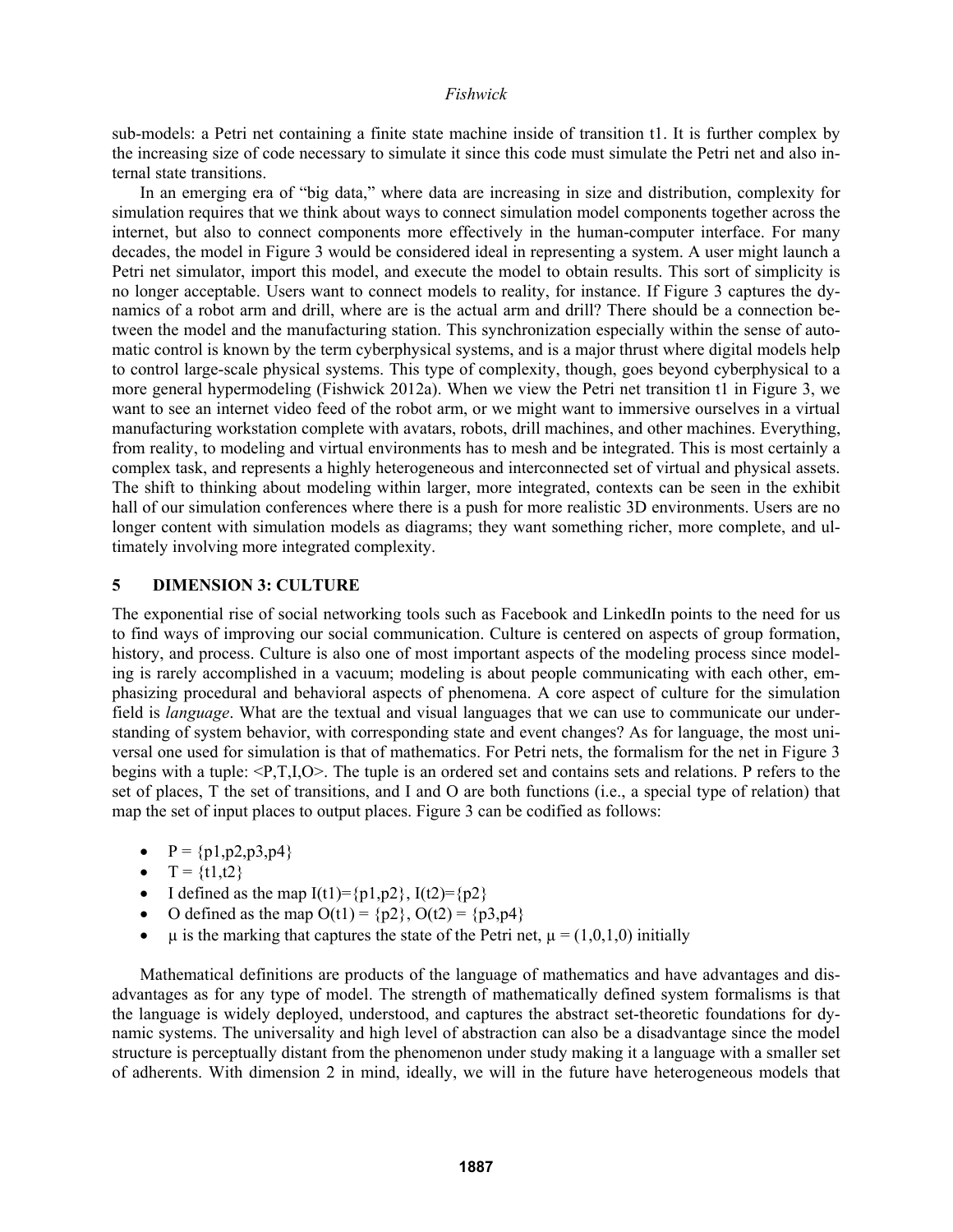have both mathematical and visual attributes on demand so that each can be viewed when needed, depending on need and who is working with the model.

Using our Petri net model, Petri nets have *cultures* and *sub-cultures* associated with them. There are conferences and periodicals, for example, where the adherents use Petri nets much as a group of people might all speak to each other in a natural language such as Chinese. A group at company X may orient their business workflow around a specific type of modeling, an approach, or even a commercial simulation package. This group behavior creates a culture around the modeling type or package. Cultures, like any other aspect of group behavior, come and go and so have different lifespans. Cultures formed around computer games are particularly prone to evanescent cultures—groups form and coalesce around a game engine or game package, and simulation activity that appears within the game serves as a seed for manifesting cultural norms.

The reasons why culture is important to modeling stretch across our human needs and group behaviors. There are often not logical, or universal, reasons for a specific type of modeling language used for simulation since the reasons for model choice are based on cultural norms and group preferences. Sometimes, cultural practices suggest to one group that a specific modeling type is superior to others, but often this competition is sociological. As in natural and formal languages, there are no universals—people are motivated frequently for sociological reasons, resulting in a wide variety of modeling languages, types, and presentations. There is no obvious trend that this diversity will lessen in modeling.

Model languages exhibit two different characteristics, both of which are useful in defining dynamics: *rule* and *flow*. A differential equation is a good example of a model based on a rule. Equations are usually formulated in natural systems to conserve variables such as energy and force. The following equation is typical of what you may find in a textbook on system dynamics where one variable defines the value of interest:  $x'' - 2x' + 3x + 5 = 0$ . This equation, which can also be rewritten as  $x'' = 2x' - 3x - 5$ , contains shorthand for derivatives (e.g., x' means  $dx/dt$ ). Even though this model specifies a rule, a behaviorally



Figure 5: Functional block data flow model representing  $x'' - 2x' + 3x + 5$ 

There are two types of flow that are common in simulation: *data flow* and *control flow*. Figure 5 is a type of data flow network (i.e., graph) because data flow around the network as the data are processed through the four functions (two integrators, one adder using the sigma sign, and one constant using the symbol "K"). Initial conditions at time zero for the system are set on two wires (x' and x). Control flow is where there is a discrete signal sent from one block to another indicating that the receiving block should begin its function. Software flowcharts are good examples of control flow. At a certain level of abstraction, all flow-based models are really the same; terms such as control and data flow are used primarily to indicate differences between discrete vs. continuous signals. The equation is sometimes referred to as de-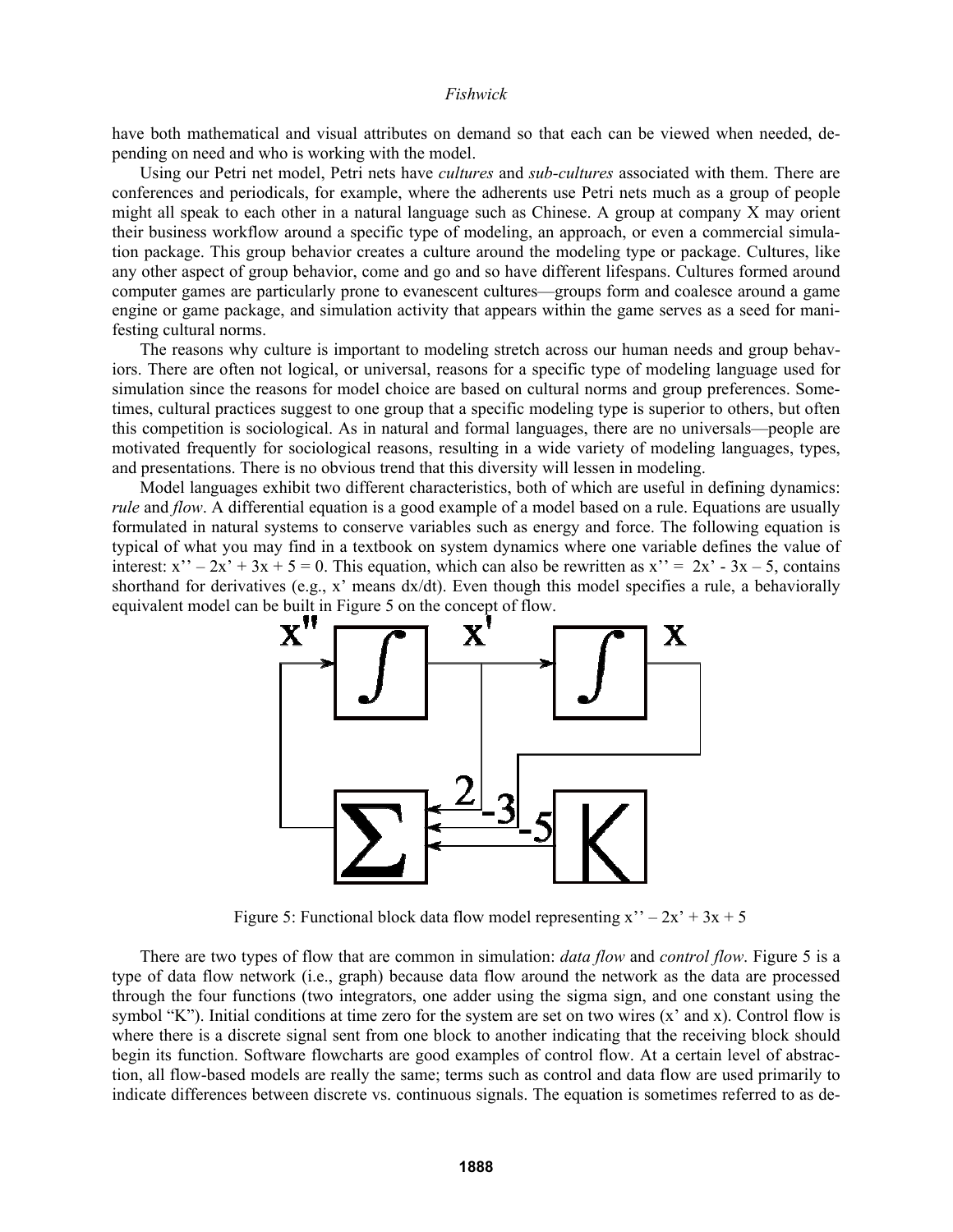clarative knowledge whereas Figure 5 is procedural, or imperative, knowledge (Fishwick 1995,Abelson 1996). This differentiation is due to the form of each model; the equation says little about how it is to be solved whereas for the data flow graph, the solution method is made more transparent in model syntax.

Each year since 2000, I have taught a class called Aesthetic Computing (Fishwick 2012b) where students explore alternative, often analog, approaches to representing formal languages. The main idea behind aesthetic computing is that if one is to learn a formal language, this learning can be facilitated through cultural leverage. For example, if there are a group of people who enjoy playing Minecraft (2012), then if we need to introduce these people to a formalism such as Petri nets, we can do so through leveraging Petri nets in Minecraft. This is a different approach to education than starting with the learning objective, and then proceeding with a universally applied interactive approach to achieve that objective. Bring the topic to the person, rather than the person to the topic.

In the class during Spring 2012, several projects were built along the lines of using game engines to encode formal language constructs. One of the projects (Tadayon, Wilson, and Vo 2012) involved a simple Petri net (e.g., the third Petri net in Figure 2) using Minecraft features including dispensers, eggs, lava, and pistons. Figure 6 shows a side view of the Petri net. The game of Minecraft allows players to build arbitrary objects out of mined cubes, with the redstone cube being the one necessary to model message propagation needed for simulation modeling.



Figure 6: Side view of Petri net in Minecraft (from Tadayon, Wilson, and Vo 2012)

# **6 DIMENSION 4: ENGINEERING**

Modeling is a complex *process*, resulting in one or more models over an extended period of time. The process used to create models is one that has a lifecycle from conceptual design to implementation (Overstreet et al. 1994, Law 2006). It is educational, and fairly accurate, to observe analogies between how simulation models evolve and are analyzed to the field of *software engineering* which is concerned with how software evolves. Software engineering is a discipline where practitioners and researchers practice and study how software is created from the very initial conceptual stage (Robinson 2011) to analysis, maintenance, verification and validation. Let's consider some of the phases used in software engineering while translating our need for modeling into distinct phases:

 *Requirements*: obtaining basic information about why the model is needed, and what the model is intended to achieve, as well as who will be using the model.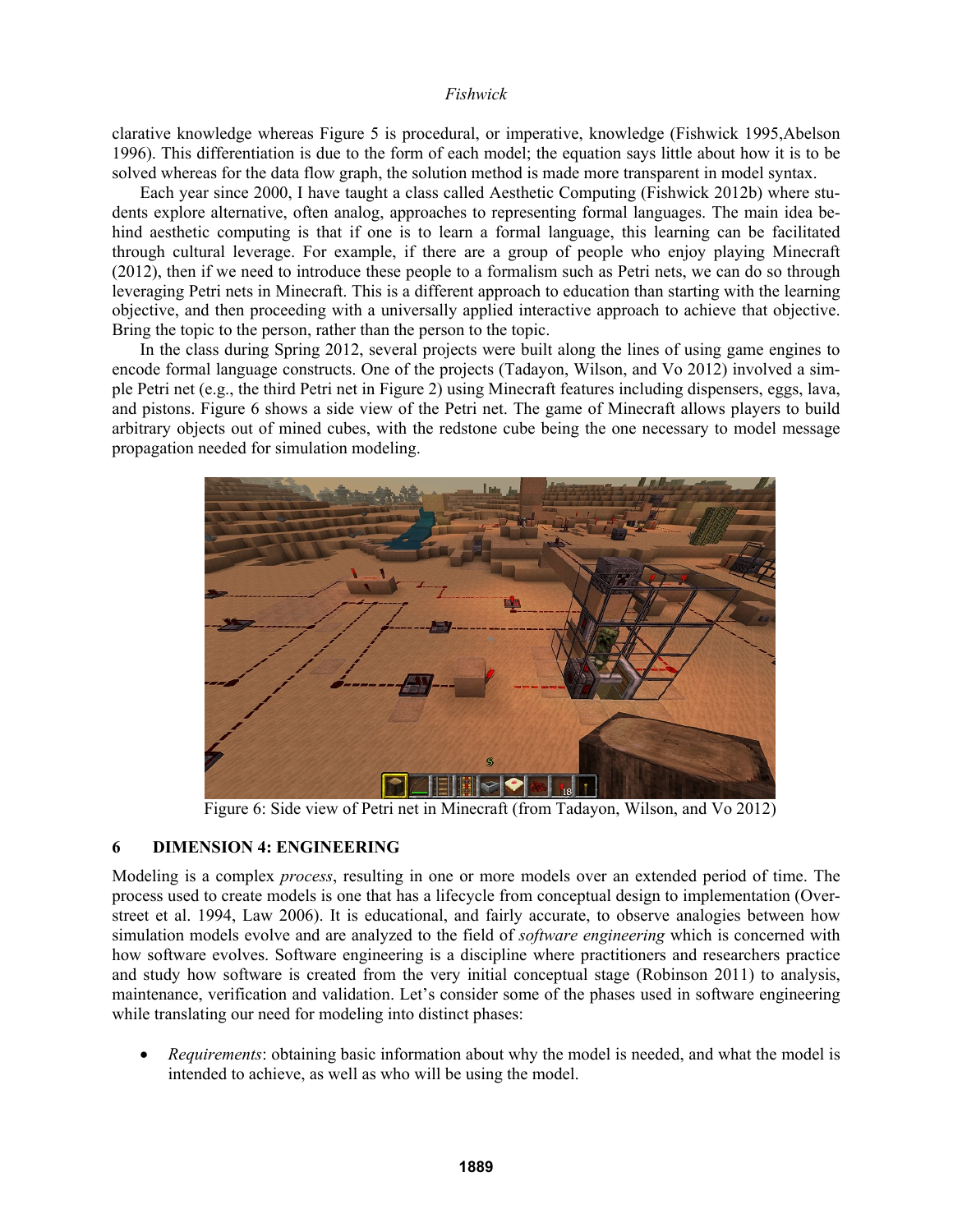- *Design*: design of the model with specific languages and tools for authoring the modeling. Is there a conceptual phase prior to preliminary and detailed model design phases?
- *Implementation*: creating software that will allow some to author models and others to simulate them. What programming and model languages are needed?
- *Verification and Validation*: create testing frameworks to ensure that the model is correctly implemented so that it matches all requirements, and that the model accurately models the phenomena (Sargent 2009). Sometimes, these two terms are known by the questions "Is the model right?" (verification) and "Is it the right model?" (validation).
- *Maintenance and Quality Assurance*: create institutional processes to maintain all models and ensure their evaluation toward the goals identified during the requirements analysis.

Returning to our common topic of Petri nets, how are these engineered? This is a topic that requires more study since as for most model types, engineering and lifecycle issues are too often ignored or not stressed. Modelers who build Petri nets usually construct them directly without stages, unlike in the modeling technique known as System Dynamics (Roberts et al. 1994) where that approach is an engineering method, and does not solely define model structure and analysis.

# **7 DIMENSION 5: ENVIRONMENT**

All of the dimensions we have discussed so far occur in particular environments. The term "environment" is used in products such as the integrated development environment (IDE). An IDE is the encompassing framework defining how models and software are conceptualized, designed, built, and tested. When thinking about environment, we can borrow from the virtual reality community where they have the term *virtuality continuum*. The virtuality continuum spans the real, physical, environment on the left and a virtual environment (Fishwick 2009) on the right. The word "virtual" is meant to describe a synthetic environment. In the middle, between the two extremes of physical and virtual, we have mixed reality where elements of the physical and virtual interact. Environment can also refer to the context in which modeling is done or used. Models can be present within a mobile environment or in a fixed environment. The types of models that we use, or the ways in which we interact with them, differs depending on environment. In this sense, environment is equivalent to context. Figure 6 illustrates the continuum (VC 2012).



Figure 6: Virtuality continuum spanning real and virtual (from VC 2012)

# **8 DIMENSION 6: PROCESS**

When practitioners of simulation talk of simulation and models, they often define models through the method of execution of the software that results from compiling the model. This is a bit like referring to a car as slow or fast when asked to describe the car, rather than expounding the design or structure of the car. Winter Simulation Conference participants frequently focus on things like discrete event or combined models, and occasionally, continuous models although historically, the conference has emphasized discrete event system behavior. The following captures the main process distinctions: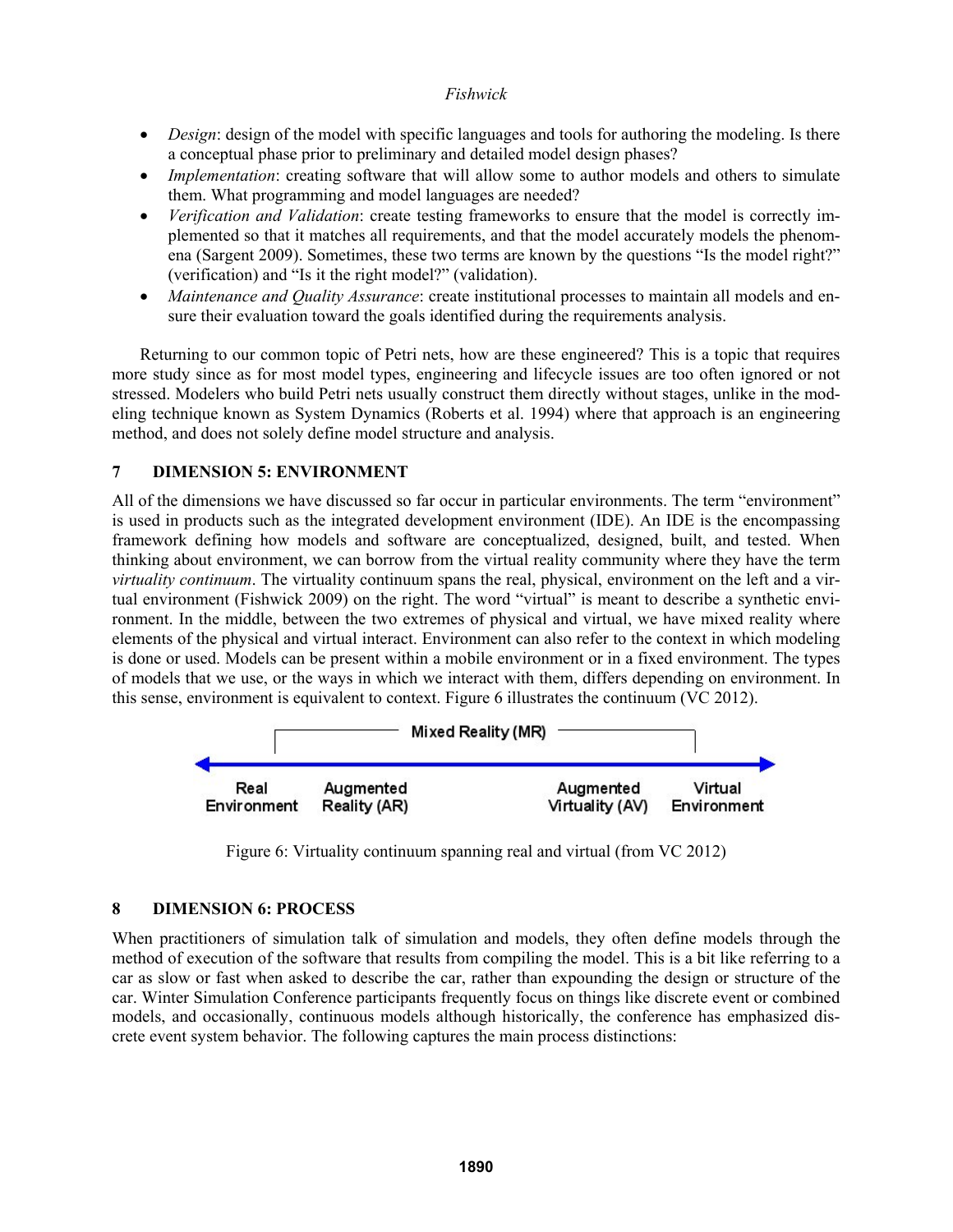- *Discrete event*: results in advancing time in irregular increments. Example: the simulation of a process involving the arrival and departure of tokens or people in a network of servers where queuing occurs.
- *Discrete time*: results in advancing time with regularly spaced, fixed time steps. Example: the simulation of a population of animals.
- *Continuous*: results in advancing time in regular, arbitrarily small, time steps. Example: physical systems based on ordinary or partial differential equations.
- *Distributed*: results in advancing time across different computing systems, often using some form of conservative or optimistic time advance strategy.
- *Parallel*: results in advanced time in parallel within one computer system cluster or multicore/processing element system.

Petri nets are typically simulated using discrete time where all transitions are of equal time duration, and discrete events otherwise. The five categories are not the only process categories—there are Monte Carlo models, for example, where discrete event simulation is usually used, and yet, Monte Carlo refers to an algorithm rather than syntax, and so captures an algorithmic approach to simulating a system. The term input modeling (Kelton 2009, Biller and Gunes 2010) refers to the use of statistical distributions whose random sampling facilitates simulation. Input model definitions are frequently referred to using the term "process." When you hear about models using such terms, people are referring not to the syntax or design of the model, but rather to how the model is compiled and executed. In some instances, if one speaks of a "discrete event model," this says something about how the model is configured since the concept of discrete event must be surfaced somewhere in the model design. However, it is fairly common for one model type to be capable of being simulated using a variety of execution approaches, therefore, be aware of how people use the term model since in some cases they may be using it in the design sense and at other times in a process sense.

# **ACKNOWLEDGMENTS**

I acknowledge all associates, students, friends, and teachers in presenting this material. The Winter Simulation Conference, with all of its attendees, in particular has served as a rich repository of knowledge about modeling and simulation. I am indebted to the conference, its history, and all of these attendees. I would also like to thank the WSC 2012 Program Chair (Adelinde Uhrmacher) and Introductory Tutorial Track Chair (Helena Szczerbicka) for their encouragement to me to create this tutorial.

# **REFERENCES**

Abelson, H. 1996. The Structure and Interpretation of Computer Programs. Second Edition. MIT Press.

- Biller, B. and C. Gunes. Introduction to Simulation Input Modeling. In *Proceedings of the 2010 Winter Simulation Conference*, edited by B. Johansson, S. Jain, J. Montoya-Torres, J. Hugan, and E. Yücesan. 49-58. Piscataway, New Jersey: Institute of Electrical and Electronics Engineers, Inc. Accessed June 8, 2012. http://www.informs-sim.org/wsc10papers/006.pdf
- Chan, W. K. V., Y. J. Son, and C. M. Macal. 2010. Agent-Based Simulation Tutorial: Simulation of Emergent Behavior and Differences between Agent-Based Simulation and Discrete-Event Simulation. Edited by. B. Johansson, S. Jain, J. Montoya-Torres, J. Hugan, and E. Yücesan. 135-150. Piscataway, New Jersey: Institute of Electrical and Electronics Engineers, Inc. Accessed June 8, 2012. http://www.informs-sim.org/wsc10papers/014.pdf
- Ezzell, Z., P. Fishwick, B. Lok, S. Lampotang, and A. Pitkin. 2011. An Ontology-Enabled User Interface for Simulation Model Construction and Visualization. Journal of Simulation, Palgrave MacMillan. 5(3): 147-156.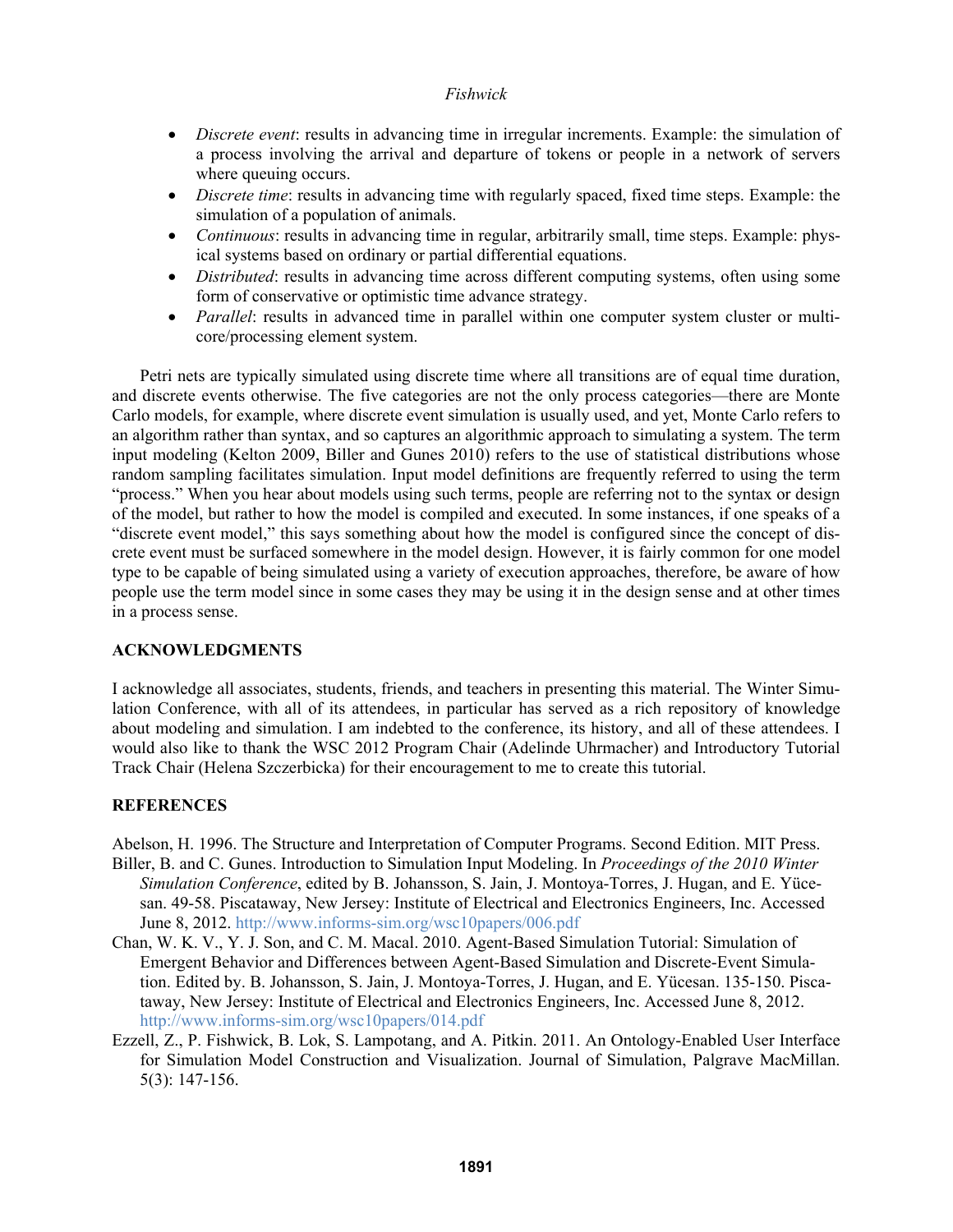- Fishwick, P. A., 1995. Simulation Model Design and Execution: Building Digital Worlds, Prentice Hall. Englewood Cliffs, NJ.
- Fishwick, P. A. 2009. An Introduction to Opensimulator and Virtual Environment Agent-Based M&S Applications. In *Proceedings of the 2009 Winter Simulation Conference*, Edited by M. D. Rossetti, R. R. Hill, B. Jhansson, A. Dunkin, and R. G. Ingalls. 177-183. Piscataway, New Jersey: Institute of Electrical and Electronics Engineers, Inc. Accessed June 8, 2012. http://www.informssim.org/wsc09papers/015.pdf
- Fishwick, P. A. 2012a. Hypermodeling: An Integrated Approach to Dynamic System Modeling, Journal of Simulation, Palgrave MacMillan, 6:2-8.
- Fishwick, P. A. 2012b. Aesthetic Computing. In Soegaard, Mads and Dam, Rikke, Edited by. Encyclopedia of Human-Computer Interaction, Aarhus, Denmark: The Interaction-Design.org Foundation. Accessed June 8, 2012. http://www.interaction-design.org/encyclopedia/aesthetic\_computing.html
- Gehlot, V. and C. Nigro. 2010. Colored Petri Nets. 104-118. In *Proceedings of the 2010 Winter Simulation Conference*, Edited by B. Johansson, S. Jain, J. Montoya-Torres, J. Hugan, and E. Yücesan. 49- 58. Piscataway, New Jersey: Institute of Electrical and Electronics Engineers, Inc. Accessed June 8, 2012. http://www.informs-sim.org/wsc10papers/012.pdf
- Kelton, W. D. 2009. Representing and Generating Uncertainty Effectively. In *Proceedings of the 2009 Winter Simulation Conference*, Edited by M. D. Rossetti, R. R. Hill, B. Jhansson, A. Dunkin, and R. G. Ingalls. 40-44. Piscataway, New Jersey: Institute of Electrical and Electronics Engineers, Inc. http://www.informs-sim.org/wsc09papers/005.pdf
- Law, A. M. 2006. How to Build Valid and Credible Simulation Models. In *Proceedings of the 2006 Winter Simulation Conference*, Edited by L. F. Perrone, F. P. Wieland, J. Liu, B. G. Lawson, D. M Nicol and R. M Fujimoto. 58-66. Piscataway, New Jersey: Institute of Electrical and Electronics Engineers, Inc. Accessed June 8, 2012. http://www.informs-sim.org/wsc06papers/006.pdf
- Minecraft. 2012. Accessed June 8, 2012. http://www.minecraft.net/
- Muir, J. 1911. My First Summer in the Sierra. Houghton Mifflin, Boston, MA.
- Overstreet, C. M., E. H. Page, and R. E. Nance. 1994. Model Diagnosis Using the Condition Specification. In *Proceedings of the 1994 Winter Simulation Conference*, Edited by J. D. Tew, S. Manivannan, D. A. Sadowski, and A. F. Seila. 566-573. Piscataway, New Jersey: Institute of Electrical and Electronics Engineers, Inc. Accessed June 8, 2012. http://informs-sim.org/wsc94papers/1994\_0084.pdf
- Petri, C. A. 1962. Kommunicakation mit Automaten. Schriften des Rheinisch-Westfälischen für Instrumentalle Mathematik an der Universität Bonn Nr. 2.
- Roberts, N., D. F. Andersen, R. M. Deal, and W. A. Shaffer. 1994. Introduction to Computer Simulation: A System Dynamics Modeling Approach. Productivity Press.
- Robinson, S. 2011. Choosing the Right Model: Conceptual Modeling for Simulation, In *Proceedings of the 2011 Winter Simulation Conference*, Edited by S. Jain, R. R. Creasey, J. Himmelspach, K. P. White, and M. Fu. 1428-1440. Piscataway, New Jersey: Institute of Electrical and Electronics Engineers, Inc. http://www.informs-sim.org/wsc11papers/128.pdf
- Sargent, R.G. 2009. Verification and Validation of Simulation Models. In *Proceedings of the 2009 Winter Simulation Conference*, edited by M. D. Rossetti, R. R. Hill, B. Jhansson, A. Dunkin, and R. G. Ingalls. 162-176. Piscataway, New Jersey: Institute of Electrical and Electronics Engineers, Inc. Accessed Jun e 8, 2012. http://www.informs-sim.org/wsc09papers/014.pdf
- Tadayon, R., R. Wilson, and P. Vo. 2012. Petri Nets in Minecraft. Accessed June 8, 2012. http://www.youtube.com/watch?v=sUR3xqPWU1I
- VC. 2012. Virtuality Continuum. In Wikipedia. Accessed June 8, 2012. http://en.wikipedia.org/wiki/Reality%E2%80%93virtuality\_continuum.
- Walter, G. G. and M. Contreras. 1998. Compartmental Modeling With Networks. Birkhäuser Boston, Boston, MA.